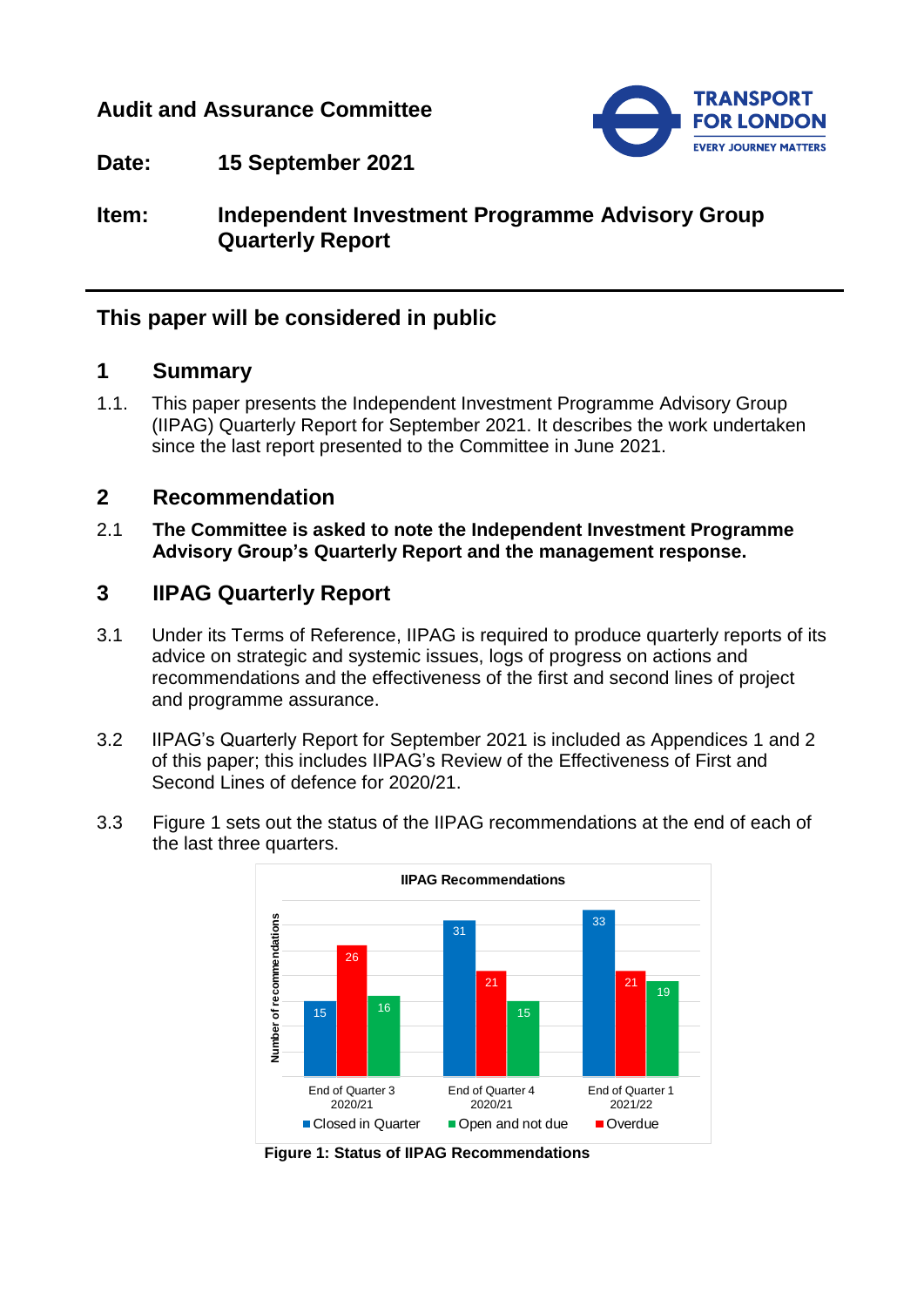3.4 There were no new unagreed or critical IIPAG recommendations made during the quarter, and none of the recommendations overdue at the end of Quarter 1 relate to critical issues.

# **4 Management Response to IIPAG Quarterly Report**

- 4.1 We welcome the ongoing cross cutting work IIPAG is undertaking, which is very helpful. The IIPAG recommendations from this work are being discussed by senior management and acted upon as necessary.
- 4.2 With respect to the findings outlined in IIPAG's report on the effectiveness of TfL's first and second lines of defence, the TfL Programme Management Office (PMO) has introduced a number of improvements including new reporting and deep dive reviews which, having been well received, improved performance visibility and delivery confidence for targeted projects. However, the PMO shares IIPAG's view that there is more that can be done to further strengthen our first line of defence.
- 4.3 We are actively pursuing, in collaboration with the wider delivery community, the PMO Continuous Improvement Plan in response to the IIPAG report following the previous review of the PMO undertaken earlier this year.
- 4.4 This plan implements a consistent approach to the performance management against baseline, performance reporting and change control across TfL capital delivery. Roll out will be progressive with initial focus on TfL's most significant projects that will benefit the most. Phase one, covering the Major Projects Directorate's projects, is scheduled to complete in October 2021.
- 4.5 Our guidance and instructions for PMO functions of planning, controls and risk management will be reviewed and implemented in Quarter 3 of 2021/22. We will build on this firm foundation to increase consistency of reporting output, simplify its production and increase focus on analysis and insight.
- 4.6 In addition to actions specific to the PMO Continuous Improvement Plan, we are taking immediate actions to focus on and improve performance of existing project governance (Pathway gates) through training and a refresh of accountabilities, along with hardening a number of business as usual reports and monitoring.
- 4.7 Together these measures will result in greater consistency of process application throughout project delivery, recognising the challenging nature of TfL's diverse portfolio of projects, while simplifying processing, improving the data and insight available to drive business decisions making.
- 4.8 We welcome the positive feedback from IIPAG on the continued strengthening of the TfL Project Assurance team and fully understand the points IIPAG make with respect to ensuring we maintain the calibre of staff recruited into the team.